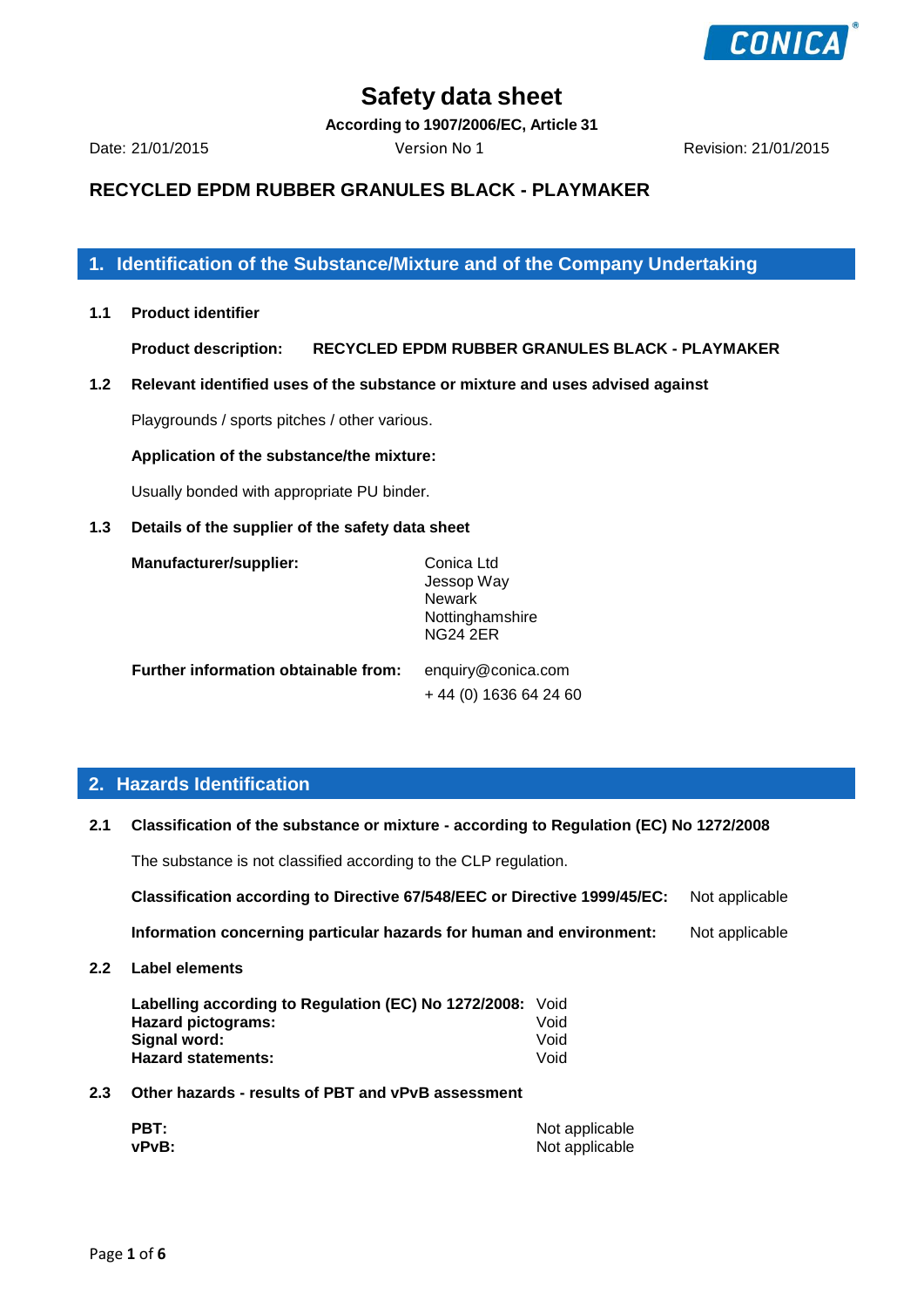

**According to 1907/2006/EC, Article 31**

Date: 21/01/2015 Version No 1 Revision: 21/01/2015

# **RECYCLED EPDM RUBBER GRANULES BLACK - PLAYMAKER**

# **3. Composition / Information on ingredients**

#### **3.1 Chemical characterisation: Substances**

**CAS No. Description** Vulcanised mixture of rubber, inorganic fillers and plasticizer. **Identification number(s):** Void

### **4. First Aid Measures**

#### **4.1 Description of first aid measures**

| <b>General Information:</b> | No special measures required.                                                                                          |
|-----------------------------|------------------------------------------------------------------------------------------------------------------------|
| After Inhalation: *         | Supply fresh air; consult doctor in case of complaints.                                                                |
| <b>After Skin Contact:</b>  | Wash skin thoroughly with soap and water and use a proprietary skin<br>cleaner                                         |
| After Eye Contact: *        | Contact lenses should be removed. Rinse opened eye for several<br>minutes under running water or use suitable eyewash. |
| <b>After Swallowing:</b>    | Obtain medical attention.                                                                                              |

\* These items relate primarily to 'fines'.

#### **4.2 Most important symptoms and effects, both acute and delayed**

No further relevant information available.

#### **4.3 Indication of any immediate medical attention and special treatment needed**

No further relevant information available.

# **5. Firefighting Measures**

#### **5.1 Extinguishing media**

**Suitable extinguishing agents:** CO2, powder or water spray. Fight larger fires with water spray or alcohol resistant foam.

#### **5.2 Special hazards arising from the substance or mixture:**

Possibility to dust explosion if ignition of the particles suspended in air occurs in an enclosed space. The product contains combustible organic components, fire will produce dense smoke containing hazardous products of combustion.

#### **5.3 Advice for fire fighters:**

**Protective equipment:** Appropriate self-contained breathing apparatus may be required.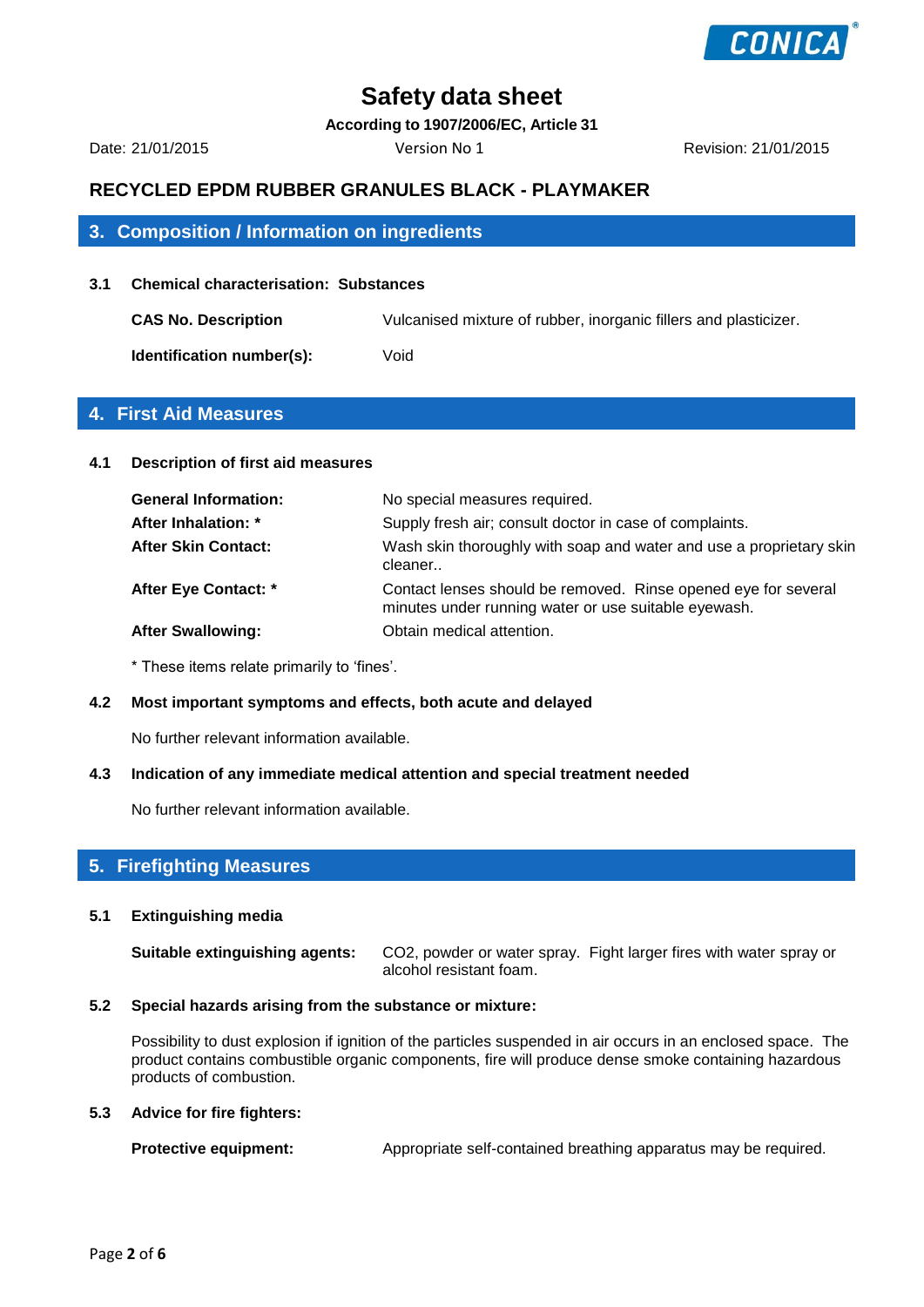

**According to 1907/2006/EC, Article 31**

Date: 21/01/2015 Version No 1 Revision: 21/01/2015

# **RECYCLED EPDM RUBBER GRANULES BLACK - PLAYMAKER**

### **6. Accidental Release Measures**

### **6.1 Personal precautions, protective equipment and emergency procedures**

Exclude sources of ignition and ventilate area. Exclude all non-essential personnel. Avoid breathing 'fines'.

#### **6.2 Environmental precautions**

Do not allow to enter sewers, surface or ground water.

#### **6.3 Methods and material for containment and cleaning up**

Pick up mechanically.

# **7. Handling & Storage**

#### **7.1. Precautions for safe handling**

Carry out appropriate manual handling risk assessment.

**Information about fire and explosion protection:** Avoid inhalation of dust.

#### **7.2 Conditions for safe storage**

Good housekeeping standards and regular safe removal of waste materials will minimise risk of fire, manual handling regulations may apply to the handling of this product.

To be kept away from potential sources of ignition.

#### **7.3 Storage**

Keep bulk storage to a minimum with due respect to stack sizes and separation distances between stacks.

### **8. Exposure Controls / Personal Protection**

#### **8.1 Control parameters**

**Occupational exposure limits:** Inhalable dust 8 hour time weighted average 10mg/m³.

#### **8.2 Engineering measures**

Provide adequate ventilation and suitable personal protective equipment.

| Personal protective equipment: | Eye protection in the form of safety glasses/goggles. Protect from<br>contact with hands in the form of safety gloves. Wear suitable<br>safety footwear. In enclosed areas use appropriate face mask. |  |
|--------------------------------|-------------------------------------------------------------------------------------------------------------------------------------------------------------------------------------------------------|--|
| <b>General protective and</b>  | Smoking, eating and drinking should be prohibited in areas of                                                                                                                                         |  |
| hygienic measures:             | usage and storage. Wash hands after contact.                                                                                                                                                          |  |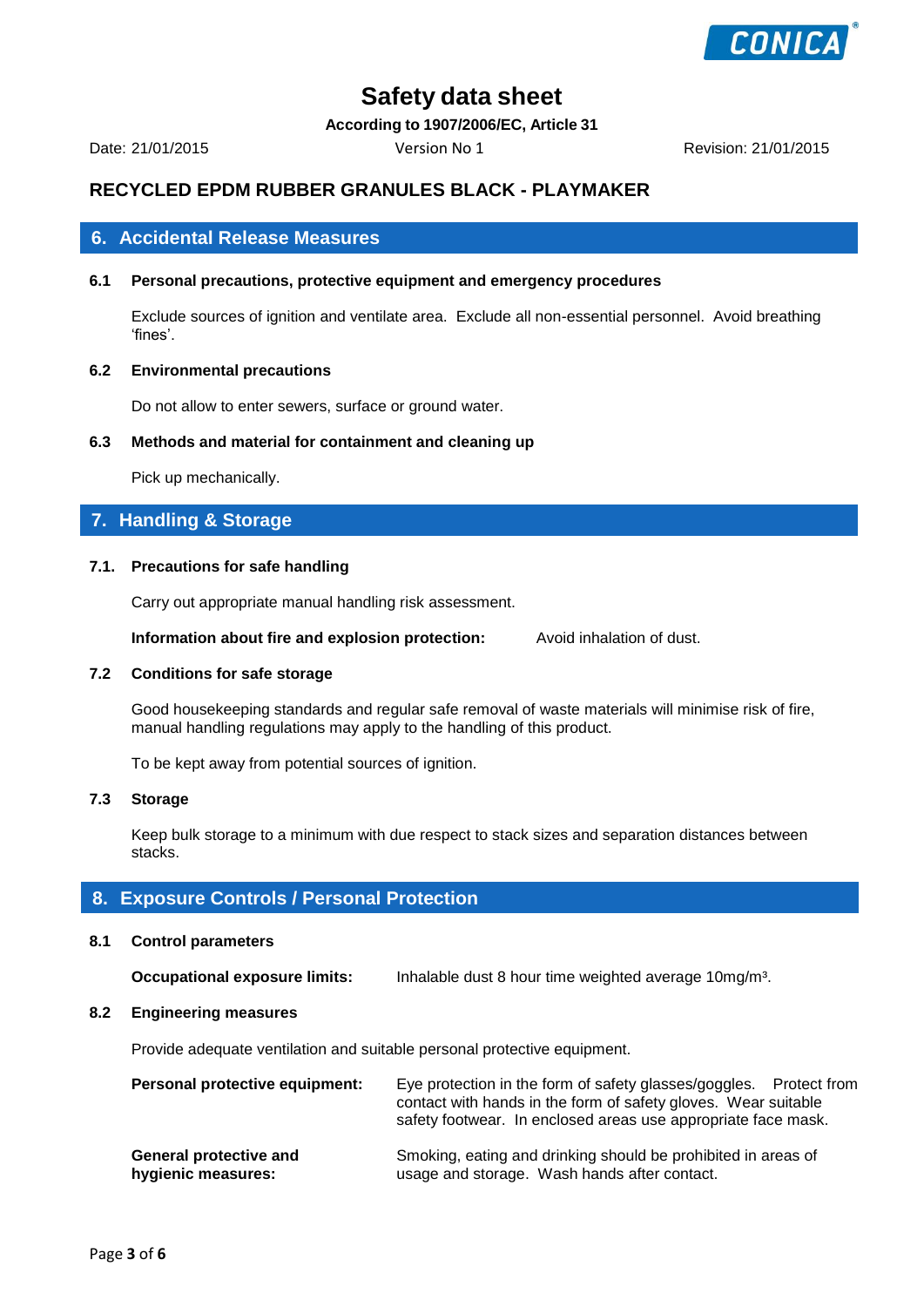

**According to 1907/2006/EC, Article 31**

Date: 21/01/2015 Version No 1 Revision: 21/01/2015

# **RECYCLED EPDM RUBBER GRANULES BLACK - PLAYMAKER**

# **9. Physical and Chemical Properties**

# **9.1 Information of basic physical and chemical properties**

**General information:**

| Appearance:                               |                                                     |
|-------------------------------------------|-----------------------------------------------------|
| Form:                                     | Granulate                                           |
| Colour:                                   | <b>Black</b>                                        |
| Odour                                     | Slight odour                                        |
| <b>Odour threshold:</b>                   | Not determined                                      |
| pH value:                                 | Not applicable                                      |
| <b>Change in condition:</b>               |                                                     |
| <b>Melting point/melting range:</b>       | Undetermined                                        |
| <b>Boiling point/boiling range:</b>       | Undetermined                                        |
| Flash point:                              | Not applicable                                      |
| <b>Flammability (solid/gaseous):</b>      | Product is not flammable                            |
| Ignition temperature:                     |                                                     |
| <b>Decomposition temperature:</b>         | Not determined                                      |
| Self-igniting:                            | Not determined                                      |
| Danger of explosion:                      | Large accumulation of dust in confined area         |
| <b>Explosion limits:</b>                  |                                                     |
| Lower:                                    | Not determined                                      |
| Upper:                                    | Not determined                                      |
| Vapour pressure:                          | Not applicable                                      |
| Density:                                  | Approximately 1,2 g/cm <sup>3</sup>                 |
| <b>Relative density:</b>                  | Not determined                                      |
| Vapour density:                           | Not applicable                                      |
| <b>Evaporation rate:</b>                  | Not applicable                                      |
| Solubility in / miscibility in water:     | Insoluble, organic solvents may swell the material. |
| Partition co-efficient (n-octanol/water): | Not determined                                      |
| <b>Viscosity:</b>                         |                                                     |
| Dynamic:                                  | Not applicable                                      |
| <b>Kinematic:</b>                         | Not applicable                                      |
| Solvent content:                          |                                                     |
| <b>Organic solvents:</b>                  | $0.0\%$                                             |
| VOC (EC)                                  | 0.0%                                                |
| Solids content:                           | 100.0%                                              |

### **9.2 Other Information**

No further relevant information available.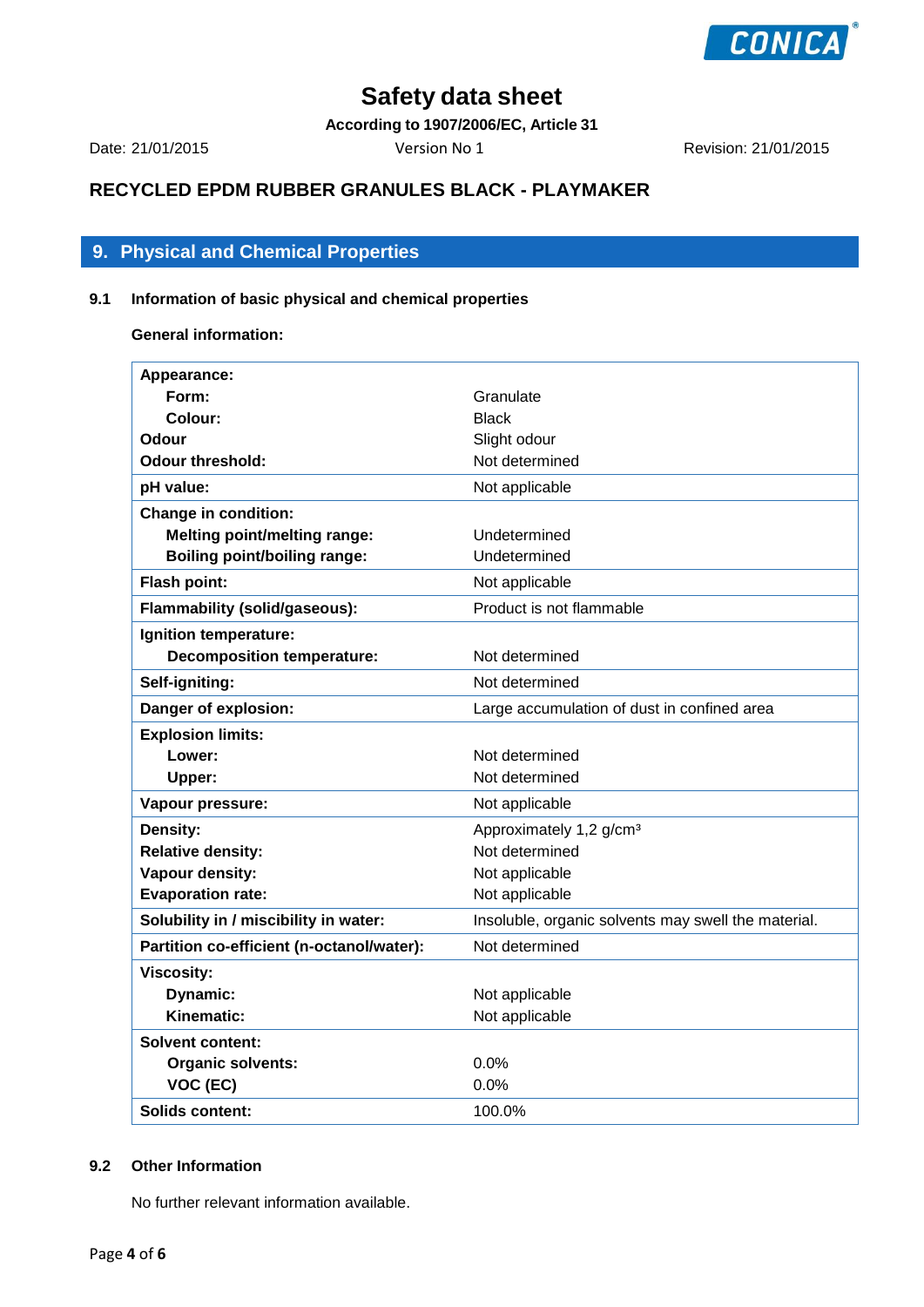

**According to 1907/2006/EC, Article 31**

Date: 21/01/2015 Version No 1 Revision: 21/01/2015

# **RECYCLED EPDM RUBBER GRANULES BLACK - PLAYMAKER**

# **10.Stability and Reactivity 10. Stability and Reactivity**

**10.1 Reactivity** No further relevant information available.

**10.2 Chemical Stability**

**Thermal decomposition/conditions to be avoided:** No decomposition if used according to specifications.

#### **10.3 Possibility of hazardous reactions**

In a fire hazardous decomposition products such as smoke, carbon monoxide and oxides of nitrogen may be produced.

**11. Toxicological Information**

#### **11.1 Information on toxicological effects**

**Acute toxicity**

**Primary irritant effect:-**

| On the skin:          | No irritant effect                                      |
|-----------------------|---------------------------------------------------------|
| On the eve:           | No irritating effect                                    |
| <b>Sensitisation:</b> | No sensitising effects known if appropriate PPE is worn |

#### **Additional toxicological information:**

When used and handled according to specifications the product does not have any harmful effects to our experience and the information provided to us.

The substance is not subject to classification according to the latest version of the EU lists.

# **12. Ecological Information**

**12.1 Toxicity**

| <b>Aquatic toxicity:</b>                  | No further relevant information available                                                   |
|-------------------------------------------|---------------------------------------------------------------------------------------------|
| 12.2 Persistence and degradability        | No further relevant information available                                                   |
| 12.3 Bio accumulative potential           | No further relevant information available                                                   |
| 12.4 Mobility in soil                     | No further relevant information available                                                   |
| <b>Additional ecological information:</b> |                                                                                             |
| General notes:                            | Slightly hazardous in water. Do not allow to enter into drains,<br>sewers or water courses. |
| 12.5 Result of PBT and vPvB assessment    |                                                                                             |
| Not applicable                            |                                                                                             |

**12.6 Other adverse effects:** No further relevant information available